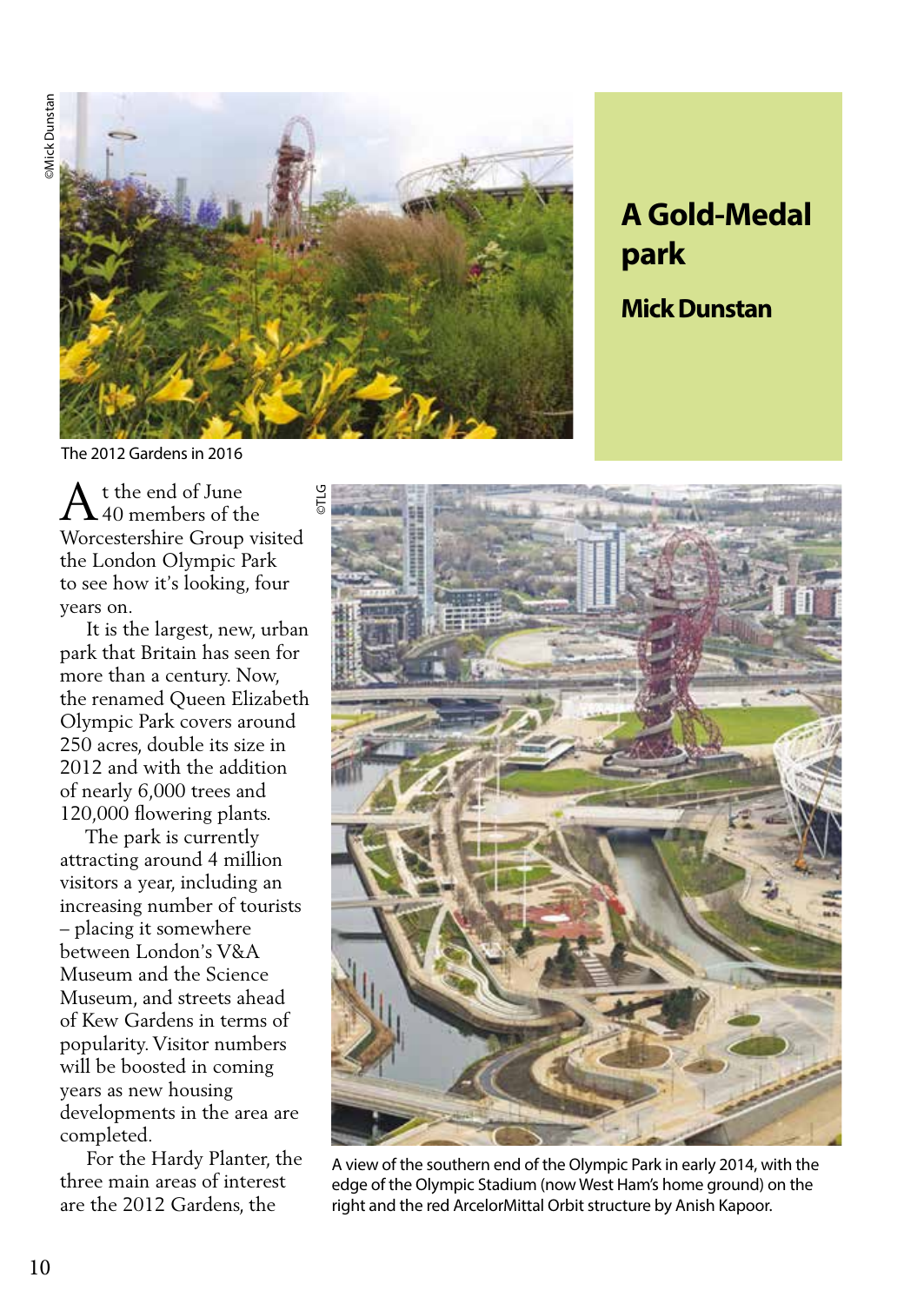Great British Garden, and the new Pleasure Gardens – all clustered around the Olympic Stadium, now the home of West Ham Football Club.

**The 2012 Gardens** feature 70,000 plants from 250 different species from across the world, split into four main spaces – Europe, North America, Asia and the Southern Hemisphere. They are the creation of a group of people including Professors Nigel Dunnett and James Hitchmough from the University of Sheffield and Sarah Price, and they bear the naturalistic hallmarks of their gardening style.

 For example, the European garden planting includes Silver Spear Grass – *Stipa calamagrostis, Campanula lactiflora, Centaurea dealbata*  'Sternbergii'*, Cephalaria gigantea, Deschampsia cespitosa, Euphorbia palustris, Geranium sylvaticum, Lychnis chalcedonica*, purple loosestrife – *Lythrum salicaria*, *Molinia caerulea,*  great burnet – *Sanguisorba officinalis, Succisa pratensis,*  yellow ox-eye – *Telekia speciosa*, and globe flower – *Trollius europaeus.*

## **The Great British Garden**

is a smaller, calm, more domestic area, slightly off the beaten track. It also involved Sarah Price's work along with two amateur gardeners, Rachel Read and Hannah Clegg.

**The Pleasure Gardens** are on the site of the main pedestrian plaza at the Games. They're designed by Dutch garden designer Piet Oudolf and landscape architects James Corner Field, responsible for New York's famous High Line linear park built 30 feet above the clamour of Manhattan.

## **The gardeners**

The Landscape Group (TLG) is two years into a 10-year contract to run the park, with a possible 5-year extension at the end of that time. None of its staff wear TLG branded kit – their badges say 'Queen Elizabeth Olympic Park'. A total of 23 gardeners look after the park and, as with many such spaces, their



Construction is under way all around the Park.



The people here give some idea of the scale of the project.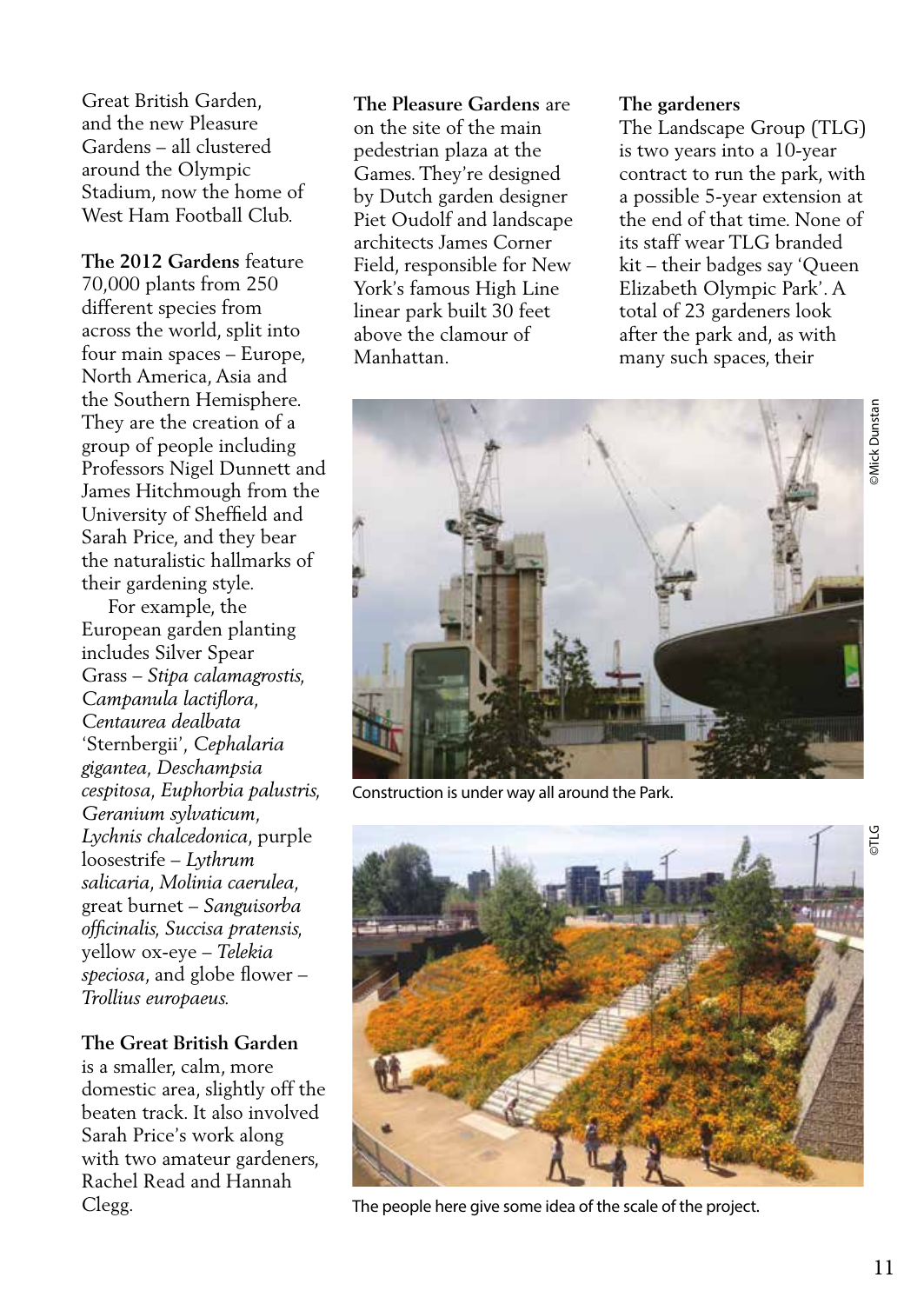main duties are garden maintenance – including grass cutting, weeding and litter picking. Their average age has risen slightly after recent recruitment and is now in the low 30s – still on the young side for such a place. In London's Regent Park the average age of the gardeners is in the high 40s, according to Alastair Bayford, regional



The planting is well established, despite the imported low-fertility 'soil'.

operations director of TLG.

 In charge of day-to-day operations is 33-year-old contract supervisor Chris James, who's worked at the park since 2010. "I love the whole park, not just the open spaces but a lot of the iconic buildings, like the Aquatics Centre, as well. Not many people can say they not only helped to construct an Olympic park but also help to manage the legacy.

 "The best part of my job is the reaction of visitors. It's always positive – I can't honestly remember a single negative in the last 18 months or more."

 Chris and his team see designer Nigel Dunnett, and his colleague James Hitchmough, on occasional visits. "Nigel will be here every few weeks or so to take a look at how things are going, to give us advice, and so on. He points us in the right direction. Since the gardens were put in during



The 2012 Gardens

2011 there have not been any major issues, and we have certainly not had any failures with anything."

 The soil at the Queen Elizabeth Olympic Park is artificial, slightly sandy and with low fertility to suit the planting, which has grown and matured a lot since 2012.

 "The soil is the same right across the park and is not the most productive. You won't see many worms, bugs and other creatures. In the natural course of things, of course, it will become more fertile as years pass. It suits the plants we grow. We have irrigation systems in some areas but by no means all. The soil, despite being slightly sandy, does retain water. None of the water in the system is drinkable. It's reclaimed dirty water from our on-site wastewater treatment facility.

 "I remember putting the plants in all those years ago – it had to be done efficiently and fast – but look at it now. It's very pretty, though I say so myself."

 The park's grass looked green and healthy when the Worcestershire Group visited. "It's normal amenity grass – it's not posh Wimbledon stuff that would be destroyed by the numbers we have visiting– and it doesn't get a lot of fertilizer, "says Chris. "But with the irrigation we keep it looking pretty good. Virtually all of the planting here is perennials with very few annuals at all."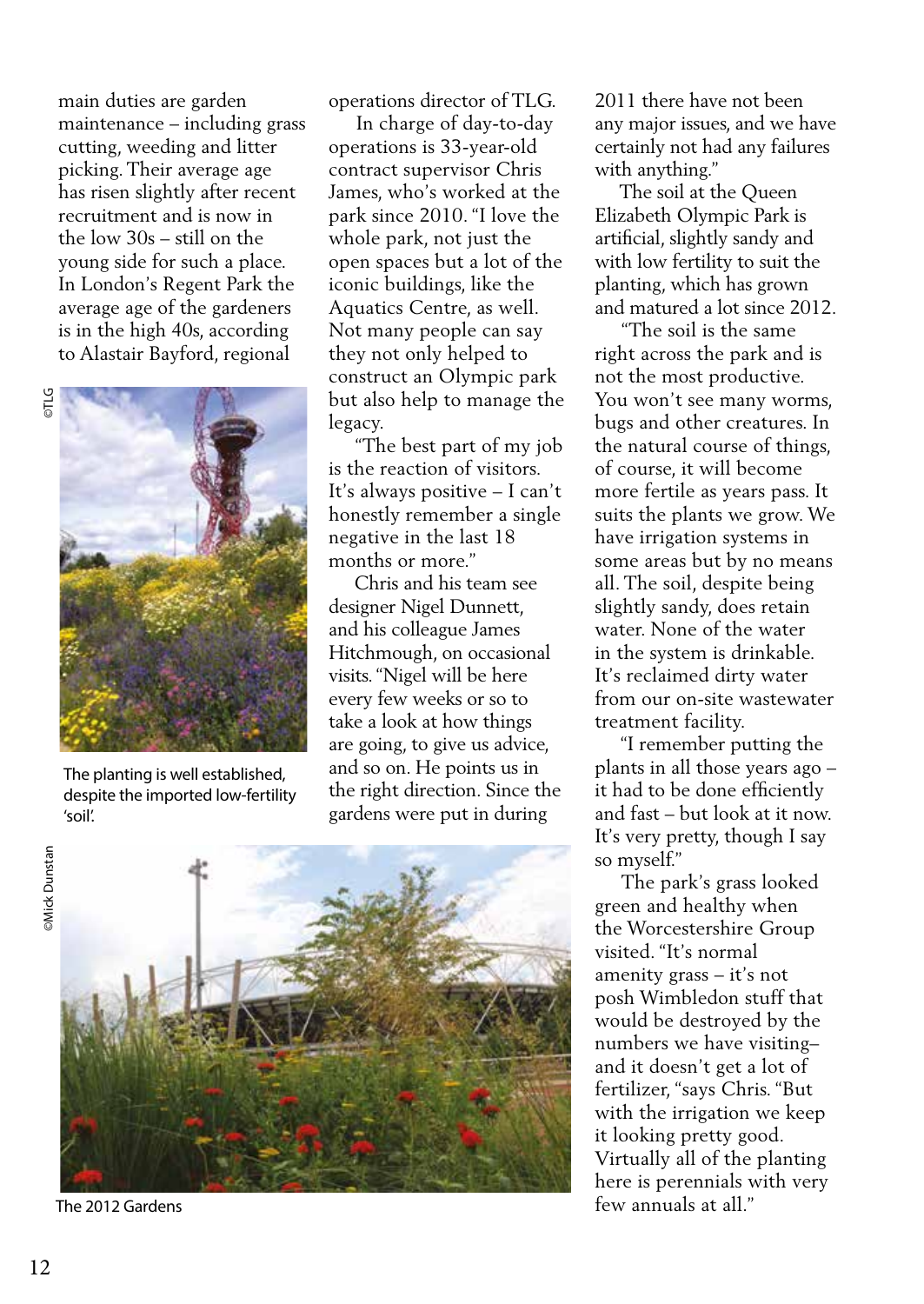Chris has been interested in plants from childhood, looking after his Nan's garden in the school holidays. One of his favourite gardens, where he once worked, is Down House near Sevenoaks, the home of Charles Darwin, now run by English Heritage.

 Recruiting staff can sometimes pose challenges. "We still try to take on local people to work in the park, but they need to have some sort of background or interest in horticulture or gardening. If they have horticultural qualifications that's even better. But if not, and if they are hard-working and willing to learn, we will train them."

 Two members of his young team are 25-year-old Alex Turner, a horticulture graduate from Essex's Writtle College, and 22-year-old Lee Young, who spent three years studying horticulture, forestry and arboriculture at Capel Manor College in nearby Enfield.

 Lee, who lives locally and has the job title of grounds maintenance operative, says that for many local residents the park is their garden. "They might have a small balcony but that is about it for many people. I don't think many of the people who work here have a garden either."

 Lee's worked there for 2½ years. "Gardening started as a hobby when I was only about 12 and it's grown from there, I suppose. Working in an office just wouldn't suit me. I like the atmosphere between colleagues. The Great British Garden is my favourite area.

It's usually quiet, hidden away around the back of the stadium, and it attracts wildlife such as bees and butterflies.

 "Away from work, I do have a garden and I've started growing some edible plants – rhubarb, gooseberries and tomatoes plus four types of chilli – there'll be more chilli next year – and herbs. I'm really into trees and woody shrubs. I think my favourite gardens are the ones at Capel Manor – especially the

woodland walk – and at Kew."

 Heligan Gardens in Cornwall are South Park team leader Alex's personal favourite. "They're unlike any other I've seen in the UK," he says. "I like the tropical feel of the place, and its unique areas such as the bamboo groves."

 At the Olympic Park, he says his main work since joining two years ago is a mix of basic maintenance and more skilled work like turf laying and lawn care. He also works off site, leading a contract



The Great British Garden is a tranquil area, tucked away.



**Mick Dunsta**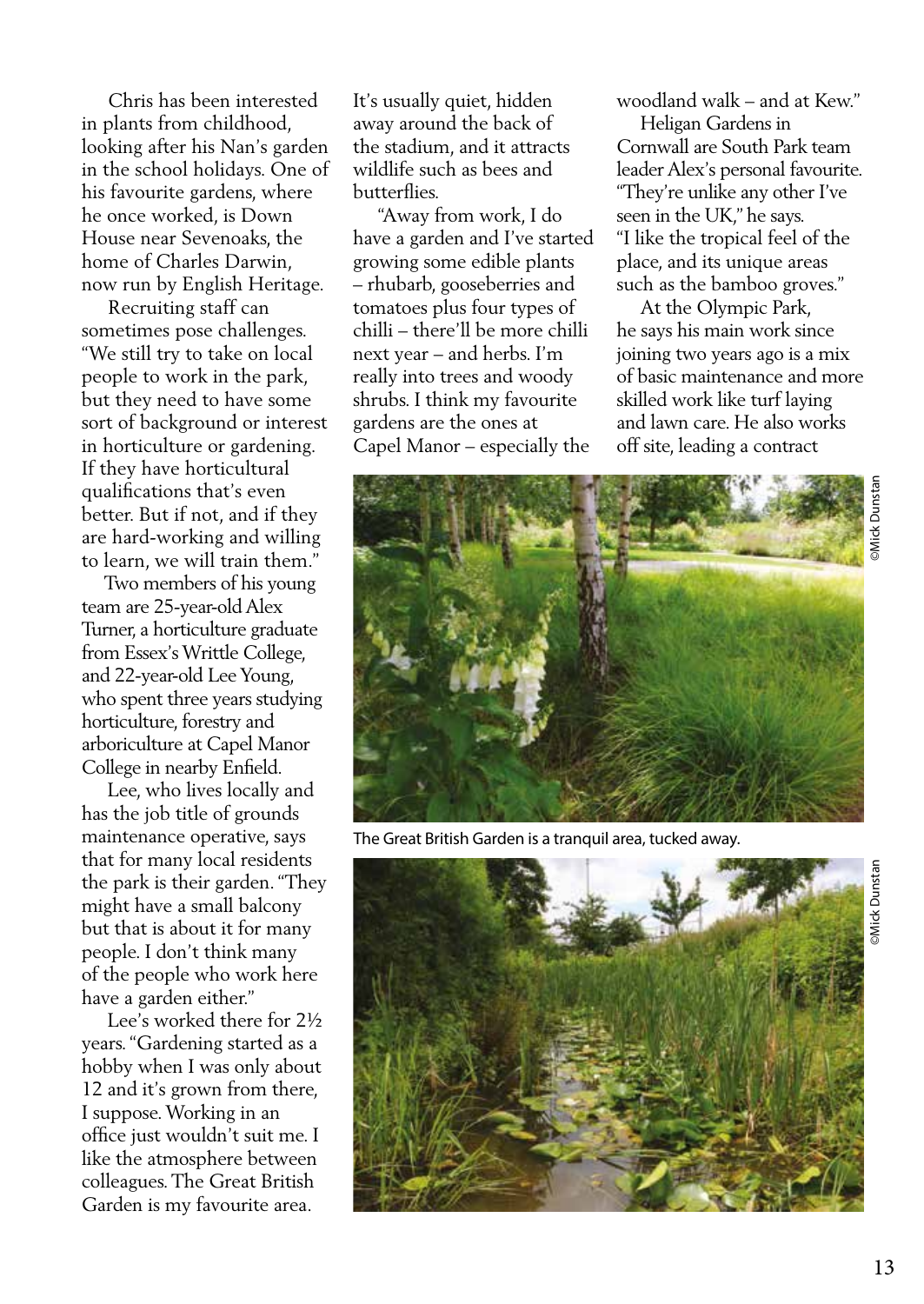in Hackney and other sites in central and west London. He became interested in horticulture while working at Regent College doing a range of jobs including portering, decorating and gardening.

 "In the Park, one or two plants have grown really well", he says. "The achilleas have gone mad this year, as have the persicarias in the Asia garden, but not to the point where they have taken over. If that happens, we tend to dig out the excess and replant them

somewhere else in the park. Flowering tends to start off with a lot of purple-spectrum plants and a lot of yellows to follow, symphytums and rudbeckias for example. We don't have many reds though.

 "As gardeners, we don't know the names of every single plant in the park. There are just so many. In terms of maintenance, the perennials get cut down in winter, around January. We start at one end of the park and work our way through





slowly. Then, through the year, if something dies back we remove it. And other than that, there's a lot of weeding. Literally we leave the plants to their own devices."

 Alex sees the prospect of career progression and hopes to be a park ranger or head gardener somewhere in 10 years or so.

 And we'll leave the final word to Alastair Bayford. "We genuinely believe the Queen Elizabeth Olympic Park is a resource for people from all walks of life, be it people with an interest in plants or people who simply enjoy open spaces. We think there's a benefit to everyone who comes to see it.

 "And we're not finished yet. The transformation project we're involved in aims to stitch the local community to the park even more strongly in future – as the new West Ham involvement in the stadium exemplifies."

The Pleasure Gardens – people were sitting on the lawned areas, chatting, playing with kids, having picnics. It was a wonderful atmosphere.